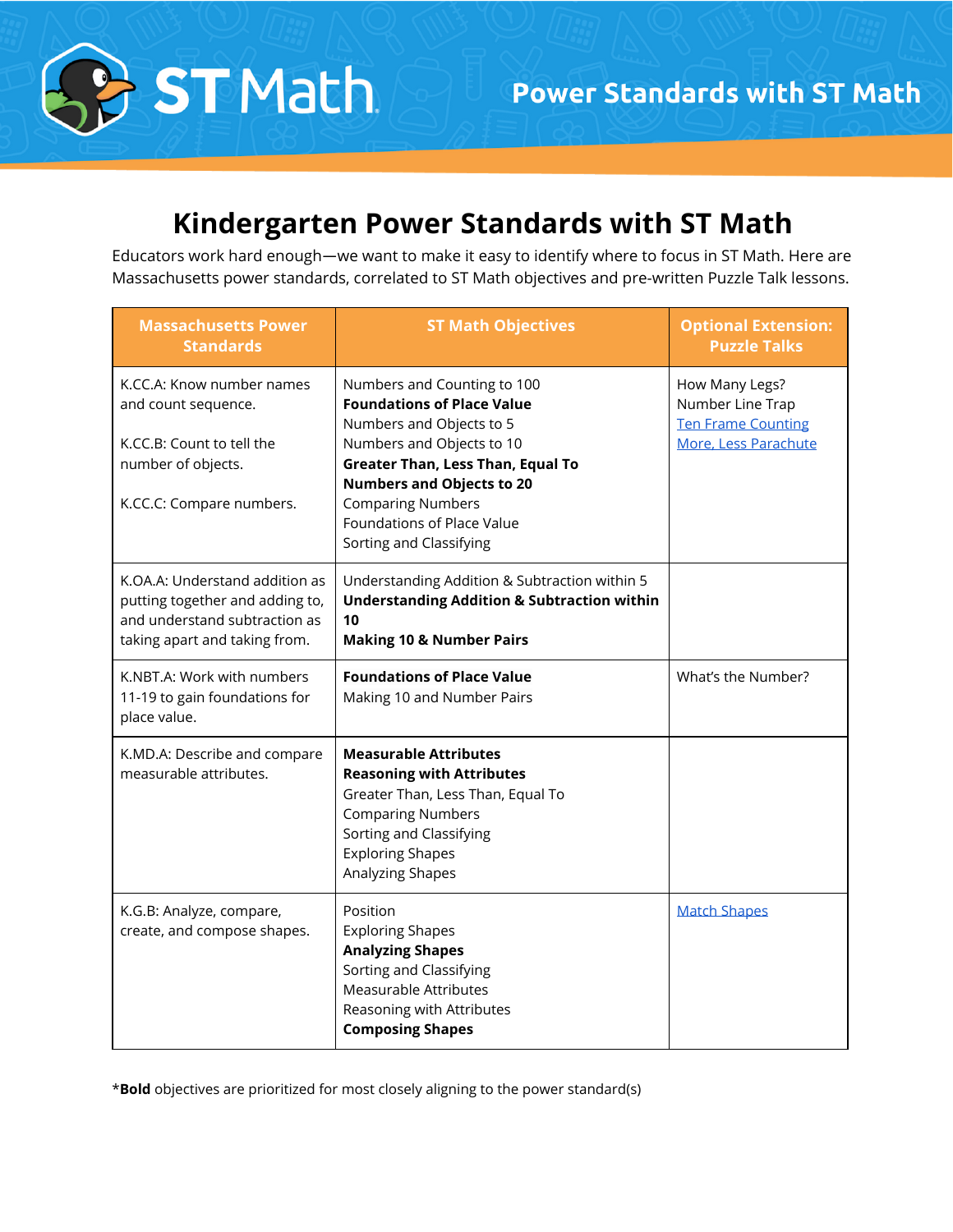# **First Grade Power Standards with ST Math**

Educators work hard enough—we want to make it easy to identify where to focus in ST Math. Here are Massachusetts power standards, correlated to ST Math objectives and pre-written Puzzle Talk lessons.

| <b>Massachusetts</b><br><b>Power Standards</b>                                                                                                                                                                                                                                                                      | <b>ST Math Objectives</b>                                                                                                                                                                                                                                                                                                                                                                                                                                                         | <b>Optional Extension:</b><br><b>Puzzle Talks</b>                                                                                                               |
|---------------------------------------------------------------------------------------------------------------------------------------------------------------------------------------------------------------------------------------------------------------------------------------------------------------------|-----------------------------------------------------------------------------------------------------------------------------------------------------------------------------------------------------------------------------------------------------------------------------------------------------------------------------------------------------------------------------------------------------------------------------------------------------------------------------------|-----------------------------------------------------------------------------------------------------------------------------------------------------------------|
| 1.OA.A: Represent and<br>solve problems involving<br>addition and subtraction.<br>1.OA.B: Understand and<br>apply properties of<br>operations and the<br>relationship between<br>addition and subtraction.<br>1.OA.C: Add and subtract<br>within 20.<br>1.OA.D: Work with<br>addition and subtraction<br>equations. | <b>Addition, Subtraction and Equations</b><br>Number Pairs and Making 10<br><b>Addition &amp; Subtraction Situations with Unknowns</b><br>Counting by Tens<br>Counting with Groups<br>Counting to 120<br><b>Addition &amp; Subtraction Within 20</b><br><b>Using Place Value to Add</b><br><b>Comparing Two-Digit Numbers</b>                                                                                                                                                     | <b>Pie Monster Addition</b><br><b>Building Blocks</b><br>How Many Petals?                                                                                       |
| 1.NBT.A: Extend the<br>counting sequence.<br>1.NBT.B: Understand<br>place value.<br>1.NBT.C: Use place value<br>understanding and<br>properties of operations<br>to add and subtract.                                                                                                                               | Counting to 120<br>Introduction to the Number Line<br>Foundations of Place Value<br>Counting by Tens<br>Counting with Groups<br><b>Place Value Concepts</b><br><b>Adding and Subtracting by Tens</b><br>Number Pairs and Making 10<br><b>Comparing Two-Digit Numbers</b><br>Using Place Value to Add<br>Addition & Subtraction Within 10<br>Addition, Subtraction and Equations<br><b>Addition &amp; Subtraction Situations with Unknowns</b><br>Addition & Subtraction Within 20 | <b>Missing Tick Marks</b><br><b>Building Blocks</b><br><b>Pie Monster Addition</b><br><b>Addition and Subtraction</b><br>on the Number Line<br>How Many Petals? |
| 1.MD.A: Measure lengths<br>indirectly and by iterating<br>length units.                                                                                                                                                                                                                                             | <b>Measurement Concepts</b>                                                                                                                                                                                                                                                                                                                                                                                                                                                       | Bar Graph Bridge                                                                                                                                                |
| 1.G.A: Reason with<br>shapes and their<br>attributes.                                                                                                                                                                                                                                                               | <b>Shape Differences</b><br>Composite Shapes<br><b>Equal Shares and Partitioning</b>                                                                                                                                                                                                                                                                                                                                                                                              | <b>Alien Bridge</b>                                                                                                                                             |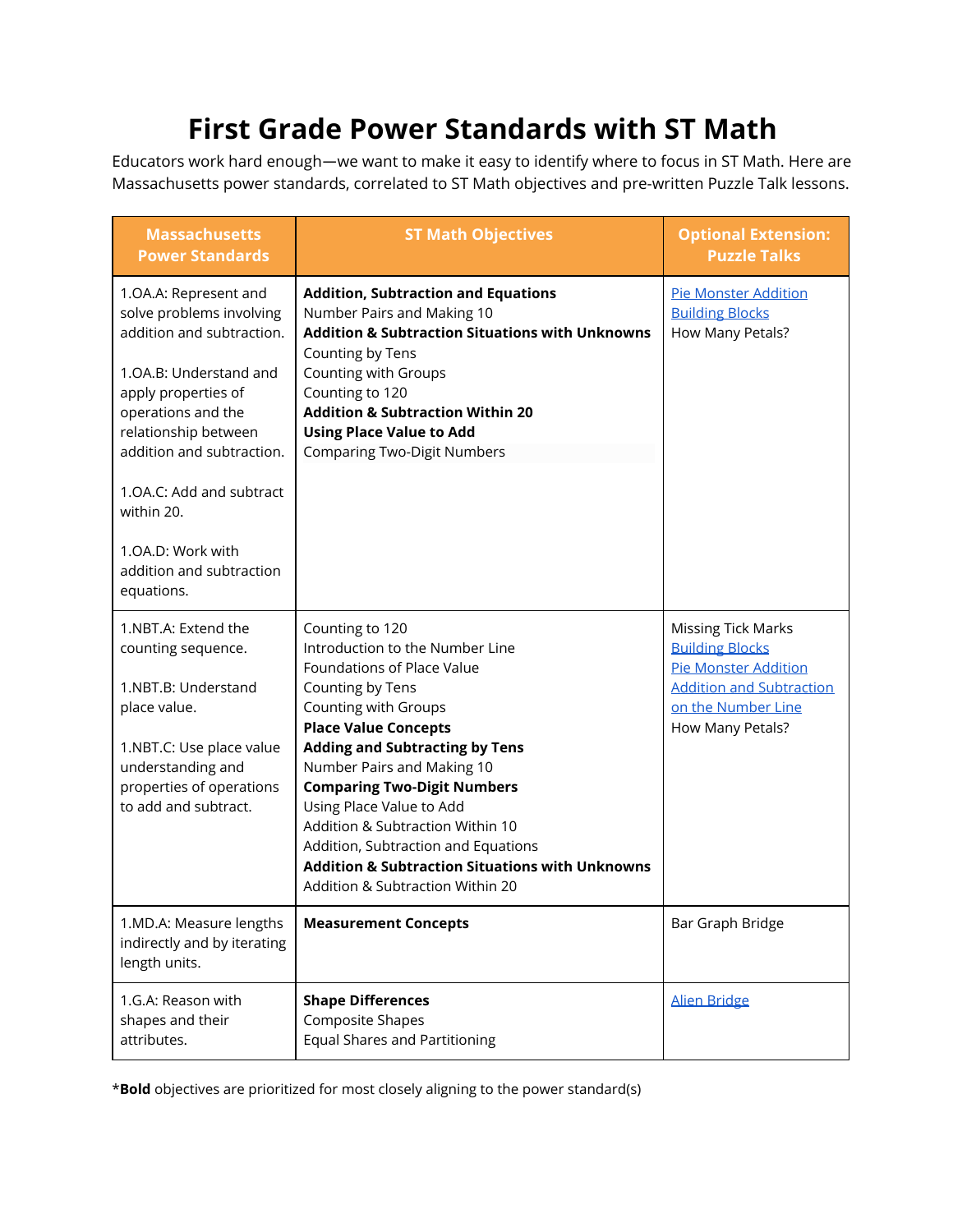# **Second Grade Power Standards with ST Math**

Educators work hard enough—we want to make it easy to identify where to focus in ST Math. Here are Massachusetts power standards, correlated to ST Math objectives and pre-written Puzzle Talk lessons.

| <b>Massachusetts Power</b><br><b>Standards</b>                                                                                                                                                                      | <b>ST Math Objectives</b>                                                                                                                                                                                                                                                                                                                                                                                                                                                                                                                                    | <b>Optional Extension:</b><br><b>Puzzle Talks</b>                                         |
|---------------------------------------------------------------------------------------------------------------------------------------------------------------------------------------------------------------------|--------------------------------------------------------------------------------------------------------------------------------------------------------------------------------------------------------------------------------------------------------------------------------------------------------------------------------------------------------------------------------------------------------------------------------------------------------------------------------------------------------------------------------------------------------------|-------------------------------------------------------------------------------------------|
| 2.OA.A: Represent and solve<br>problems involving addition<br>and subtraction.<br>2.OA.B: Add and subtract<br>within 20.<br>2.OA.C: Work with equal<br>groups of objects to gain<br>foundations for multiplication. | <b>Two Step Situations</b><br><b>Addition &amp; Subtraction Situations</b><br>Addition & Subtraction Situations within 100<br>Operations on the Number Line<br>Adding and Subtracting Tens and Hundreds<br>Using Place Value to Add and Subtract<br><b>Equal Groups</b><br><b>Rows and Columns</b>                                                                                                                                                                                                                                                           | <b>How Many More?</b><br><b>Pie Monster Addition</b><br><b>Tug Boat</b><br>Missing Addend |
| 2.NBT.A: Understand place<br>value.<br>2.NBT.B: Use place value<br>understanding and properties<br>of operations to add and<br>subtract.                                                                            | Place Value Concepts<br><b>Place Value Bundles - Ten and Hundred</b><br><b>Comparing Three-Digit Numbers</b><br>Counting with Groups<br>Counting to 1,000<br>The Number Line<br>Operations on the Number Line<br>Three-Digit Number Words<br><b>Composing Tens and Hundreds</b><br><b>Decomposing Tens and Hundreds</b><br><b>Addition &amp; Subtraction Situations</b><br>Addition & Subtraction Situations within 100<br><b>Two Step Situations</b><br><b>Adding &amp; Subtracting Tens and Hundreds</b><br><b>Using Place Value to Add &amp; Subtract</b> | <b>How Many Petals?</b><br><b>How Many More?</b><br>Number Line Trap                      |
| 2.MD.A: Measure and estimate<br>lengths in standard units.<br>2.MD.B: Relate addition and<br>subtraction to length.                                                                                                 | <b>Measurement</b><br>The Number Line<br>Operations on the Number Line                                                                                                                                                                                                                                                                                                                                                                                                                                                                                       |                                                                                           |
| 2.G.A: Reason with shapes and<br>their attributes.                                                                                                                                                                  | <b>Recognizing Shape Attributes</b><br><b>Identifying Shapes</b><br>Rows and Columns<br>Partitioning                                                                                                                                                                                                                                                                                                                                                                                                                                                         |                                                                                           |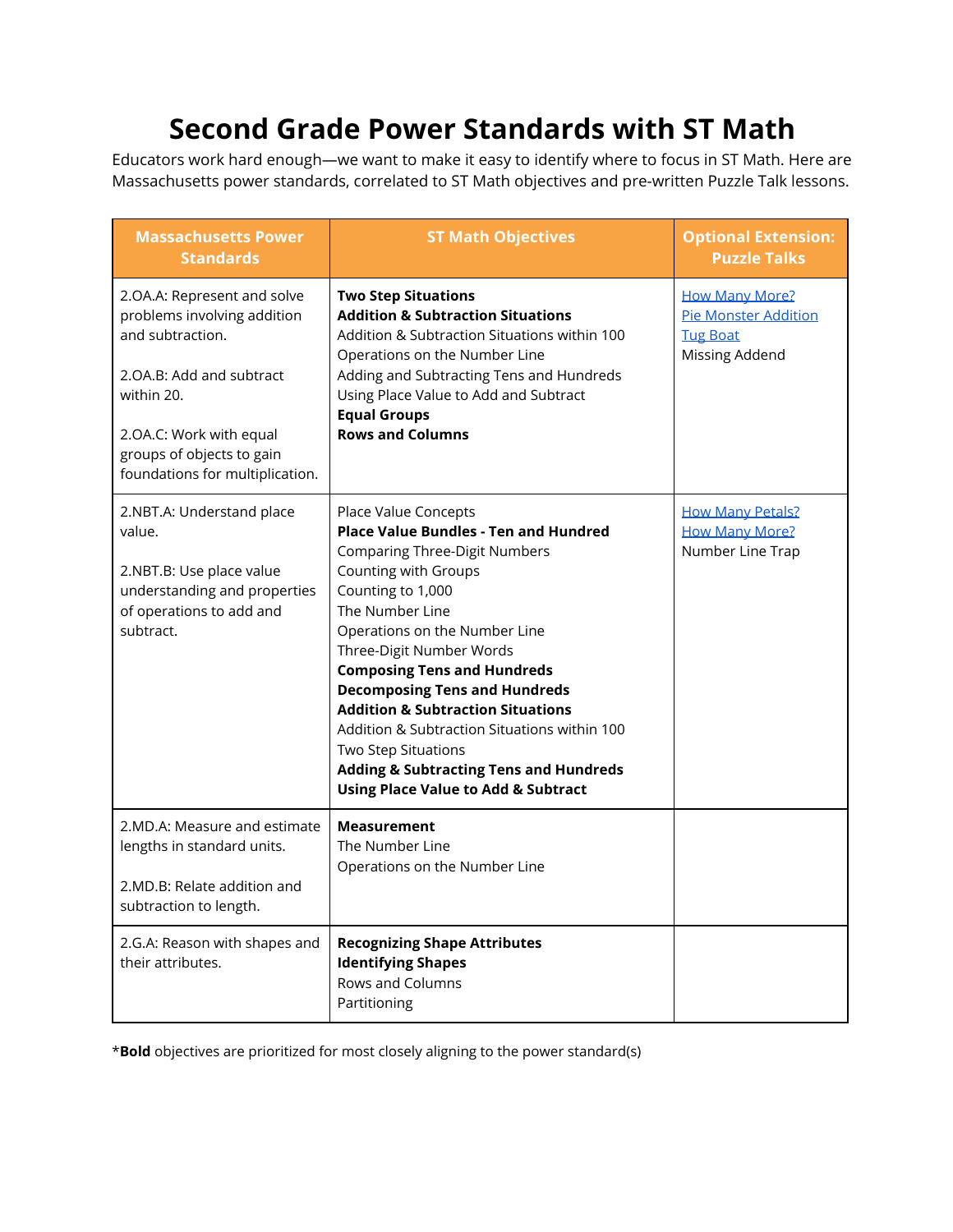# **Third Grade Power Standards with ST Math**

Educators work hard enough—we want to make it easy to identify where to focus in ST Math. Here are Massachusetts power standards, correlated to ST Math objectives and pre-written Puzzle Talk lessons.

| <b>Massachusetts Power</b><br><b>Standards</b>                                                                                                                                                                                                           | <b>ST Math Objectives</b>                                                                                                                                                                                                                                                                         | <b>Optional Extension: Puzzle</b><br><b>Talks</b>                                  |
|----------------------------------------------------------------------------------------------------------------------------------------------------------------------------------------------------------------------------------------------------------|---------------------------------------------------------------------------------------------------------------------------------------------------------------------------------------------------------------------------------------------------------------------------------------------------|------------------------------------------------------------------------------------|
| 3.OA.A: Represent and solve<br>problems involving<br>multiplication and division.<br>3.OA.B: Understand<br>properties of multiplication<br>and the relationship<br>between multiplication and<br>division.<br>3.OA.C: Multiple and divide<br>within 100. | <b>Multiplication Concepts</b><br><b>Multiplication and Division Situations</b><br><b>Multiplication and Division Relationships</b><br>Multiplication and Area<br><b>Multiplication</b><br>Unknowns in Two-Step Problems<br><b>Division Concepts</b><br><b>Division</b><br><b>Number Patterns</b> | <b>Fruit Monster</b><br>Leg Drape LI<br><b>Fair Sharing LI</b><br>Perimeter Select |
| 3.NBT.A: Use place value<br>understanding and<br>properties of operations to<br>perform multi-digit<br>arithmetic.                                                                                                                                       | Rounding 3-Digit Numbers<br><b>Addition &amp; Subtraction With Regrouping</b><br><b>Addition &amp; Subtraction Within 1,000</b><br>Place Value Bundles-Ten and Hundred<br>Multiplication                                                                                                          | Number Funnels Highest Place<br>Number Funnels Tens Place                          |
| 3.NF.A: Develop<br>understanding of fractions<br>as numbers for fractions<br>with denominators 2, 3, 4, 6,<br>adn 8.                                                                                                                                     | <b>Fraction Concepts</b><br><b>Fractions on a Number Line</b><br><b>Comparing Fractions</b>                                                                                                                                                                                                       | <b>Jili Cycle Basket</b><br>Estimate Fractions on a Number<br>l ine                |
| 3.MD.C: Geometric<br>measurement: understand<br>concepts of area and relate<br>area to multiplication and to<br>addition.                                                                                                                                | <b>Multiplication and Area</b><br>Area and Perimeter                                                                                                                                                                                                                                              | <b>Perimeter Select</b>                                                            |
| 3.G.A: Reason with shapes<br>and their attributes.                                                                                                                                                                                                       | <b>Shapes</b>                                                                                                                                                                                                                                                                                     | Shape Types                                                                        |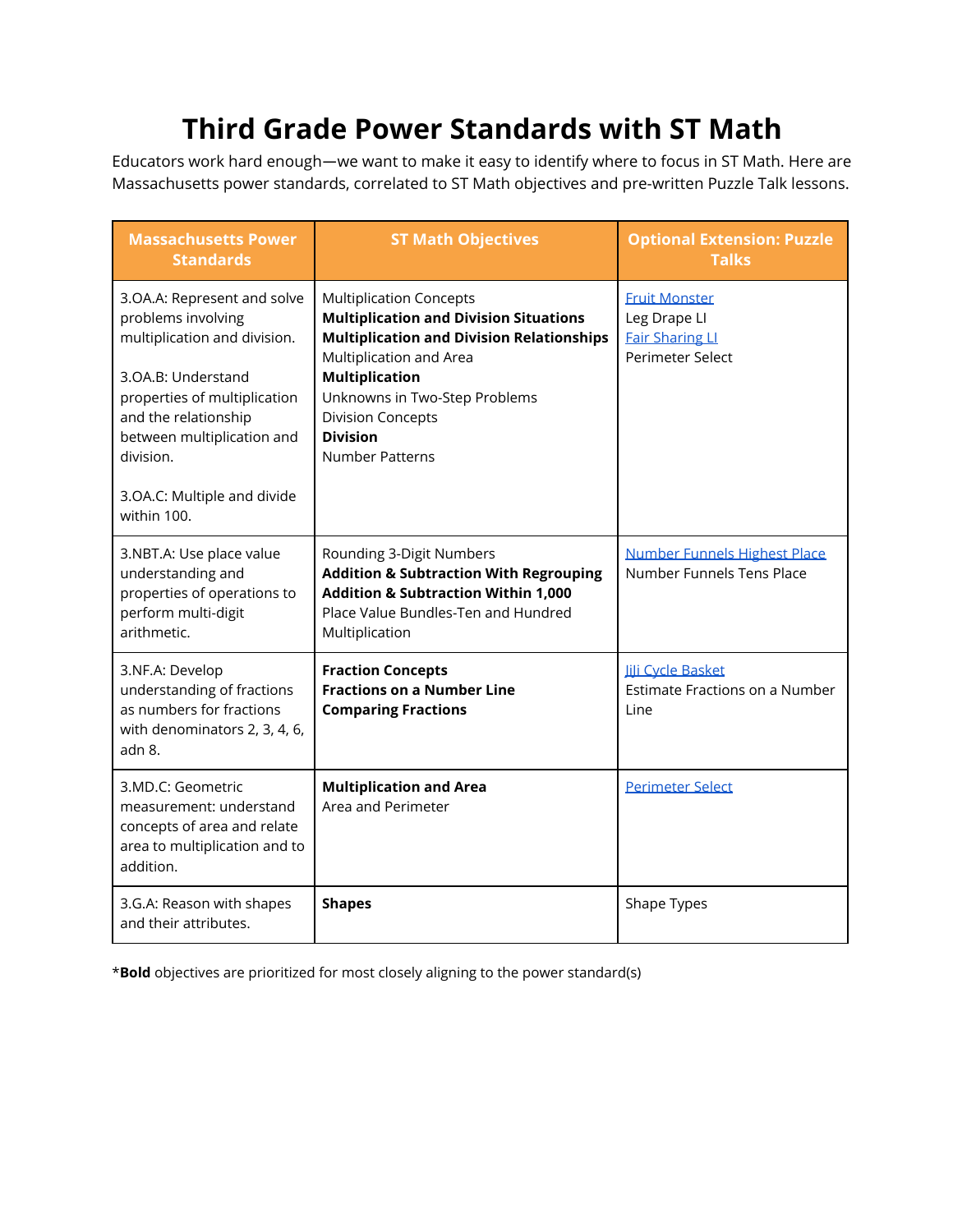# **Fourth Grade Power Standards with ST Math**

Educators work hard enough—we want to make it easy to identify where to focus in ST Math. Here are Massachusetts power standards, correlated to ST Math objectives and pre-written Puzzle Talk lessons.

| <b>Massachusetts Power Standards</b>                                                                                                                                                                                                                                                                                                                                                                                                                       | <b>ST Math Objectives</b>                                                                                                                                                                                                                                                                                                             | <b>Optional Extension:</b><br><b>Puzzle Talks</b>                                                                                                                   |
|------------------------------------------------------------------------------------------------------------------------------------------------------------------------------------------------------------------------------------------------------------------------------------------------------------------------------------------------------------------------------------------------------------------------------------------------------------|---------------------------------------------------------------------------------------------------------------------------------------------------------------------------------------------------------------------------------------------------------------------------------------------------------------------------------------|---------------------------------------------------------------------------------------------------------------------------------------------------------------------|
| 4.OA.A: Use the four operations with<br>whole numbers to solve problems.                                                                                                                                                                                                                                                                                                                                                                                   | <b>Factors and Multiples</b><br><b>Multiple Operations</b>                                                                                                                                                                                                                                                                            | Number Funnels<br><b>Building Blocks</b>                                                                                                                            |
| 4.NBT.A: Generalize place value<br>understanding for multi-digit whole<br>numbers less than or equal to 1,000,000.<br>4.NBT.B: Use place value understanding<br>and properties of operations to perform<br>multi-digit arithmetic on whole numbers<br>less than or equal to 1,000,000.                                                                                                                                                                     | Place Value<br><b>Using Place Value</b><br>Rounding Whole Numbers<br><b>Comparing Whole Numbers</b><br><b>Addition/Subtraction Within</b><br>1,000,000<br><b>Multi-Digit Multiplication</b><br><b>Multi-Digit Division</b>                                                                                                            | Number Funnels<br><b>Building Blocks</b><br><b>Helicopter Table</b>                                                                                                 |
| 4.NF.A: Extend understanding of fraction<br>equivalence and ordering for fractions<br>with denominators 2, 3, 4, 5, 6, 8, 10, 12,<br>and 100.<br>4.NF.B: Build fractions from unit<br>fractions by applying and extending<br>previous understandings of operations<br>on whole numbers for fractions with<br>denominators 2, 3, 4, 5, 6, 8, 10, 12, and<br>100.<br>4.NF.C: Understand decimal notation for<br>fractions, and compare decimal<br>fractions. | <b>Fractions - Equivalence and Ordering</b><br><b>Supporting Objectives</b><br><b>Mixed Numbers</b><br><b>Fraction Multiples</b><br>Fraction and Decimal Equivalence<br><b>Adding and Subtracting Fractions</b><br><b>Adding and Subtracting Fractions LI</b><br><b>Fraction and Decimal Equivalence</b><br><b>Comparing Decimals</b> | <b>Scale Fractions (Adding</b><br>and Subtracting<br><b>Fractions</b> )<br><b>Estimate Fractions on</b><br>the Number Line<br><b>Fractions and Decimals</b><br>Grid |
| 4.MD.A: Solve problems involving<br>measurement and conversion of<br>measurements from a larger unit to a<br>smaller unit.                                                                                                                                                                                                                                                                                                                                 | <b>Measurement and Conversions</b><br><b>Applying Area and Perimeter</b>                                                                                                                                                                                                                                                              | Capacity                                                                                                                                                            |
| 4.G.A: Draw and identify lines and<br>angles, and classify shapes by properties<br>of their lines and angles.                                                                                                                                                                                                                                                                                                                                              | Angles and Triangles<br><b>Exploring Lines and Shapes</b><br><b>Parallel Lines and Parallelograms</b><br><b>Advanced Shapes</b><br>Lines of Symmetry                                                                                                                                                                                  | Symmetry Grid                                                                                                                                                       |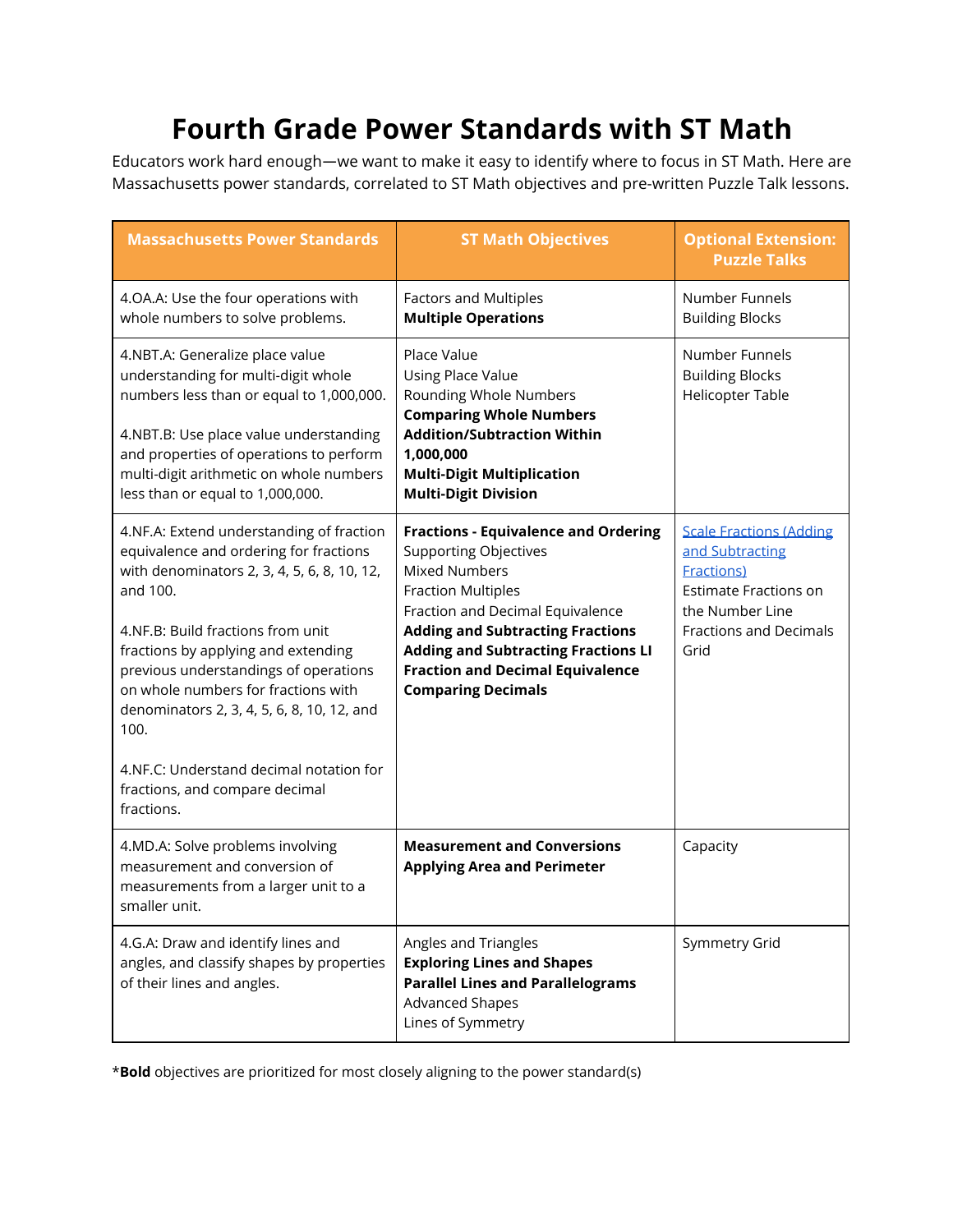# **Fifth Grade Power Standards with ST Math**

Educators work hard enough—we want to make it easy to identify where to focus in ST Math. Here are Massachusetts power standards, correlated to ST Math objectives and pre-written Puzzle Talk lessons.

| <b>Massachusetts Power</b><br><b>Standards</b>                                                                                                                                                                    | <b>ST Math Objectives</b>                                                                                                                                                                                                                                         | <b>Optional Extension:</b><br><b>Puzzle Talks</b>                                                                                                                                         |
|-------------------------------------------------------------------------------------------------------------------------------------------------------------------------------------------------------------------|-------------------------------------------------------------------------------------------------------------------------------------------------------------------------------------------------------------------------------------------------------------------|-------------------------------------------------------------------------------------------------------------------------------------------------------------------------------------------|
| 5.NBT.A: Understand the place<br>value system.<br>5.NBT.B: Perform operations<br>with multi-digit whole numbers<br>and with decimals to<br>hundredths.                                                            | <b>Decimal Place Value</b><br><b>Multi-Digit Multiplication</b><br><b>Comparing with Decimals</b><br><b>Fraction and Decimal Concepts</b><br>Rounding with Decimals<br>Multi-Digit Division<br><b>Multiplying with Decimals</b><br><b>Dividing with Decimals</b>  | Decimal Number Funnels<br><b>Multiplying with</b><br><b>Parentheses</b><br>Area Multiplication 2<br><b>Estimate Addition and</b><br><b>Subtraction Number Line</b><br><b>Rate Objects</b> |
| 5.NF.A: Use equivalent fractions<br>as a strategy to add and<br>subtract fractions.<br>5.NF.B: Apply and extend<br>previous understandings of<br>multiplication and division to<br>multiply and divide fractions. | <b>Unlike Denominator Addition and</b><br><b>Subtraction</b><br><b>Fraction and Decimal Concepts</b><br>Fractions on the Number Line<br><b>Unlike Denominator Concepts and</b><br><b>Strategies</b><br><b>Fraction Division</b><br><b>Fraction Multiplication</b> | Estimate Fractions on a<br>Number Line<br><b>Scale Fraction Visual</b><br><b>Fraction Area</b>                                                                                            |
| 5.MD.C: Geometric<br>measurement: Understand<br>concepts of volume and relate<br>volume to multiplication and to<br>addition.                                                                                     | Volume                                                                                                                                                                                                                                                            | <b>Helicopter Volume</b><br>Area, Perimeter, Volume<br>Select                                                                                                                             |
| 5.G.B: Classify two-dimensional<br>figures into categories based<br>on their properties.                                                                                                                          | <b>Shapes and Properties</b><br><b>Angles</b>                                                                                                                                                                                                                     | Line Capture from Table                                                                                                                                                                   |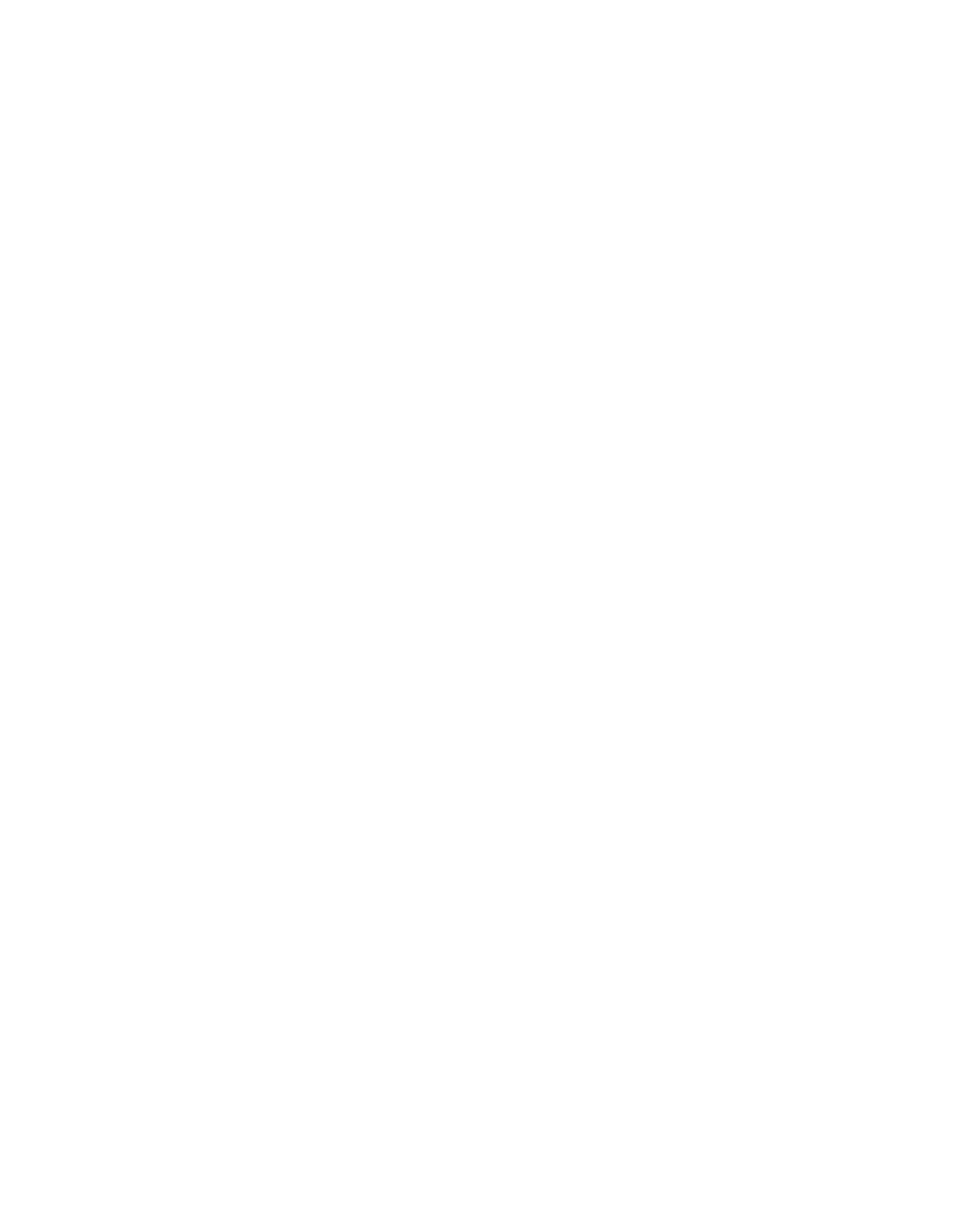# **Kindergarten Power Standards with ST Math**

Educators work hard enough—we want to make it easy to identify where to focus in ST Math. Here are Massachusetts power standards, correlated to ST Math objectives and pre-written Puzzle Talk lesson plans.

| Counting & Car | Counting<br>Comparing | umbers and Objects to 5<br>Numbers and Objects to 10<br>Greater Than, Less Than, Equal To<br>Numbers and Objects to 20<br><b>Comparing Numbers</b><br>Foundations of Place Value<br>Sorting and Classifying | <b>Extension Activities</b> |
|----------------|-----------------------|-------------------------------------------------------------------------------------------------------------------------------------------------------------------------------------------------------------|-----------------------------|
| ΟA             | Comparing             |                                                                                                                                                                                                             |                             |
|                |                       |                                                                                                                                                                                                             |                             |

## **Counting and Cardinality K.CC**

| <b>Domain</b>               | <b>Massachusetts</b><br><b>Power</b><br><b>Standards</b>                                                                                    | <b>ST Math Objectives</b>                                                                                                                                                                                                                                                                                                         | <b>Optional Extension:</b><br><b>Puzzle Talks</b>                                                             |
|-----------------------------|---------------------------------------------------------------------------------------------------------------------------------------------|-----------------------------------------------------------------------------------------------------------------------------------------------------------------------------------------------------------------------------------------------------------------------------------------------------------------------------------|---------------------------------------------------------------------------------------------------------------|
| Counting and<br>Cardinality | K.CC.A: Know<br>number names<br>and count<br>sequence.<br>K.CC.B: Count to<br>tell the number of<br>objects.<br>K.CC.C: Compare<br>numbers. | Numbers and Counting to 100<br><b>Foundations of Place Value</b><br>Numbers and Objects to 5 (K.CC.A & B)<br>Numbers and Objects to 10 (K.CC.A & B)<br>Greater Than, Less Than, Equal To (K.CC.B<br>& C)<br>Numbers and Objects to 20<br><b>Comparing Numbers</b><br><b>Foundations of Place Value</b><br>Sorting and Classifying | How Many Legs?<br>Number Line Trap<br>What's the Number?<br><b>Ten Frame Counting</b><br>More. Less Parachute |

### **Operations and Algebraic Thinking K.OA**

| <b>Power Standard</b> | <b>ST Math Objective</b> | <b>Puzzle Talk</b> |
|-----------------------|--------------------------|--------------------|
|-----------------------|--------------------------|--------------------|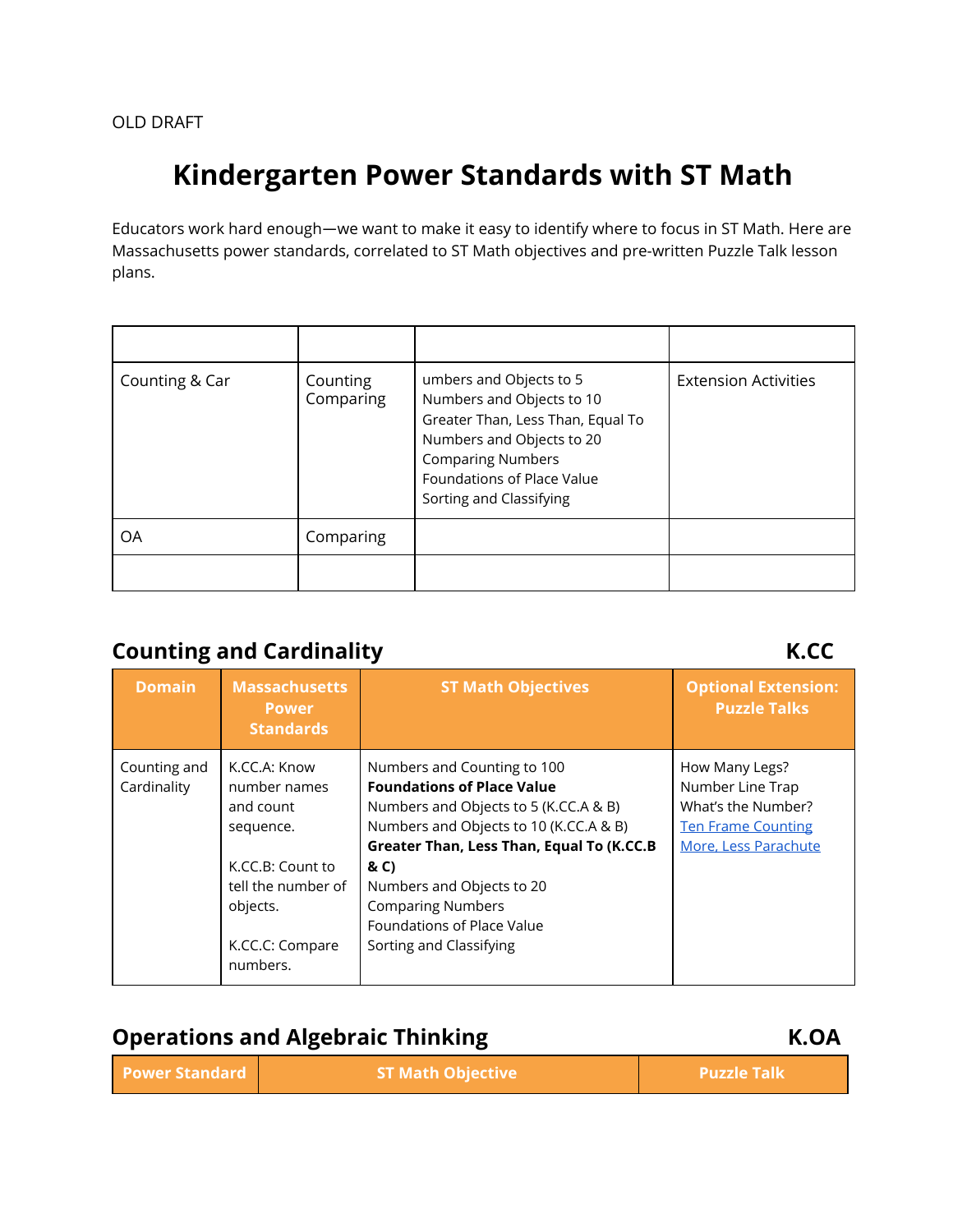| K.OA.A | Understanding Addition & Subtraction within 5<br>Understanding Addition & Subtraction within 10<br>Making 10 & Number Pairs<br>Numbers & Objects to 5<br>Numbers & Objects to 10<br>Numbers & Objects to 20 |  |
|--------|-------------------------------------------------------------------------------------------------------------------------------------------------------------------------------------------------------------|--|
|--------|-------------------------------------------------------------------------------------------------------------------------------------------------------------------------------------------------------------|--|

## **Number and Operations in Base Ten K.NBT**

| <b>Power Standard</b> | <b>ST Math Objective</b>                                 | <b>Puzzle Talk</b> |
|-----------------------|----------------------------------------------------------|--------------------|
| K.NBT.A               | Foundations of Place Value<br>Making 10 and Number Pairs |                    |

### **Measurement and Data K.MD**

| <b>Power Standard</b> | <b>ST Math Objective</b>                                                                                                                                                                      | <b>Puzzle Talk</b> |
|-----------------------|-----------------------------------------------------------------------------------------------------------------------------------------------------------------------------------------------|--------------------|
| K.MD.A                | Measurable Attributes<br>Reasoning with Attributes<br>Greater Than, Less Than, Equal To<br><b>Comparing Numbers</b><br>Sorting and Classifying<br><b>Exploring Shapes</b><br>Analyzing Shapes |                    |

## **Geometry K.G**

| <b>Power Standard</b> | <b>ST Math Objective</b>                                                                                                                                            | <b>Puzzle Talk</b>  |
|-----------------------|---------------------------------------------------------------------------------------------------------------------------------------------------------------------|---------------------|
| K.G.B                 | Position<br><b>Exploring Shapes</b><br>Analyzing Shapes<br>Sorting and Classifying<br>Measurable Attributes<br>Reasoning with Attributes<br><b>Composing Shapes</b> | <b>Match Shapes</b> |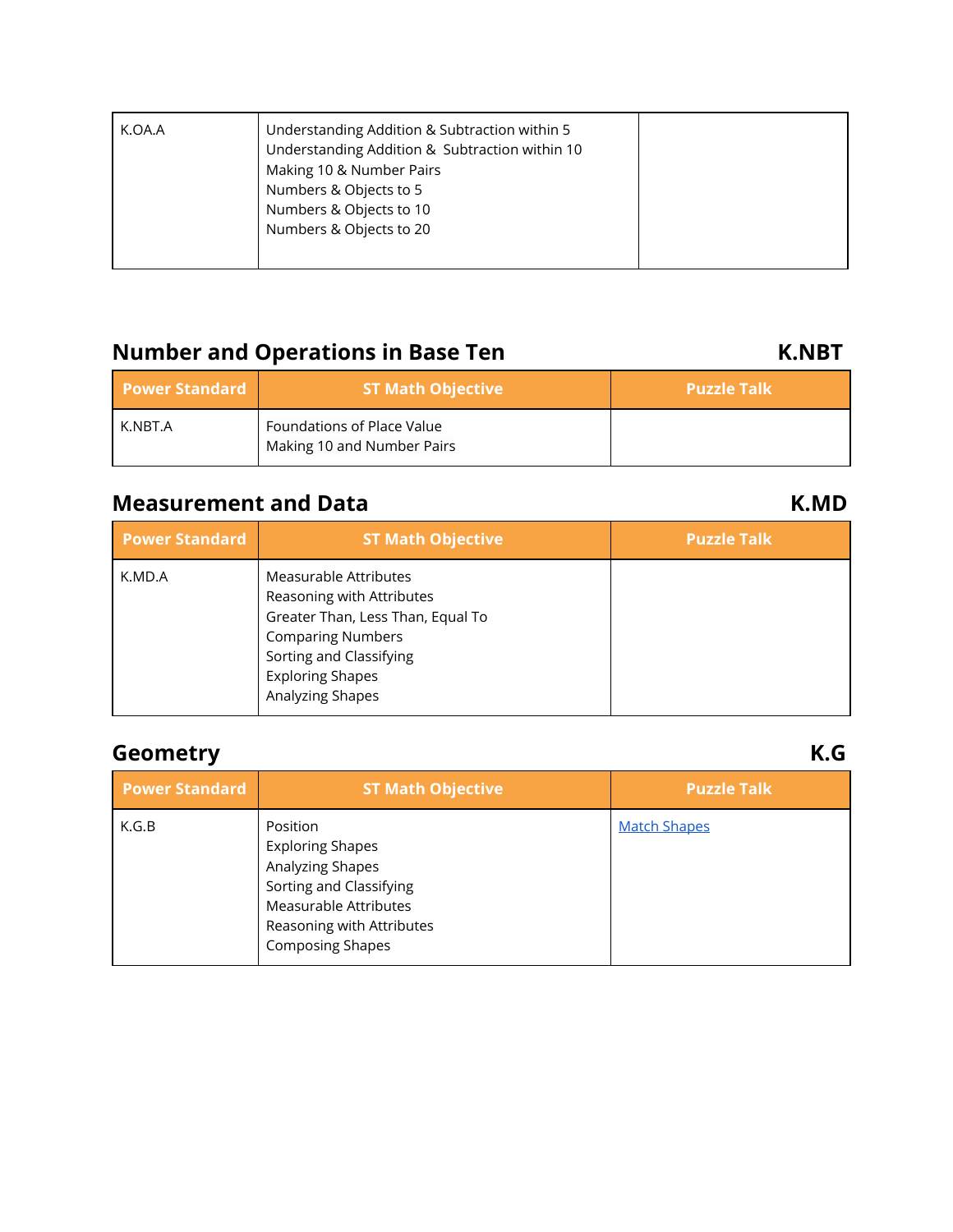# **First Grade Power Standards with ST Math**

Educators work hard enough—we want to make it easy to identify where to focus in ST Math. Here are Massachusetts power standards, correlated to ST Math objectives and pre-written Puzzle Talk lesson plans.

## **Operations and Algebraic Thinking 1.OA**

| <b>Power Standard</b> | <b>ST Math Objective</b>                                                                                                    | <b>Puzzle Talk</b>          |
|-----------------------|-----------------------------------------------------------------------------------------------------------------------------|-----------------------------|
| 1.0A.A                | Addition, Subtraction and Equations<br>Number Pairs and Making 10<br>Addition & Subtraction Situations with Unknowns        | <b>Pie Monster Addition</b> |
| 1.0A.B                | Number Pairs and Making 10<br>Addition, Subtraction and Equations<br>Addition & Subtraction with Unknowns                   | <b>Building Blocks</b>      |
| 1.0A.C                | Counting by Tens<br>Counting with Groups<br>Counting to 120<br>Addition & Subtraction Within 20<br>Using Place Value to Add | <b>Building Blocks</b>      |
| 1.0A.D                | <b>Comparing Two-Digit Numbers</b>                                                                                          | How Many Petals?            |

## **Number and Operations in Base Ten 1.NBT**

| <b>Power Standard</b> | <b>ST Math Objective</b>                                                                                                                       | <b>Puzzle Talk</b>                                    |
|-----------------------|------------------------------------------------------------------------------------------------------------------------------------------------|-------------------------------------------------------|
| 1.NBT.A               | Counting to 120<br>Introduction to the Number Line<br>Counting to 100                                                                          | Addition and Subtraction on<br>the Number Line        |
|                       | Foundations of Place Value<br>Counting by Tens<br>Counting with Groups<br>Place Value Concepts<br>Adding and Subtracting by Tens               | Missing Tick Marks                                    |
| 1.NBT.B               | Foundations of Place Value<br>Number Pairs and Making 10<br>Counting with Groups<br>Place Value Concepts<br><b>Comparing Two-Digit Numbers</b> | <b>Building Blocks</b><br><b>Pie Monster Addition</b> |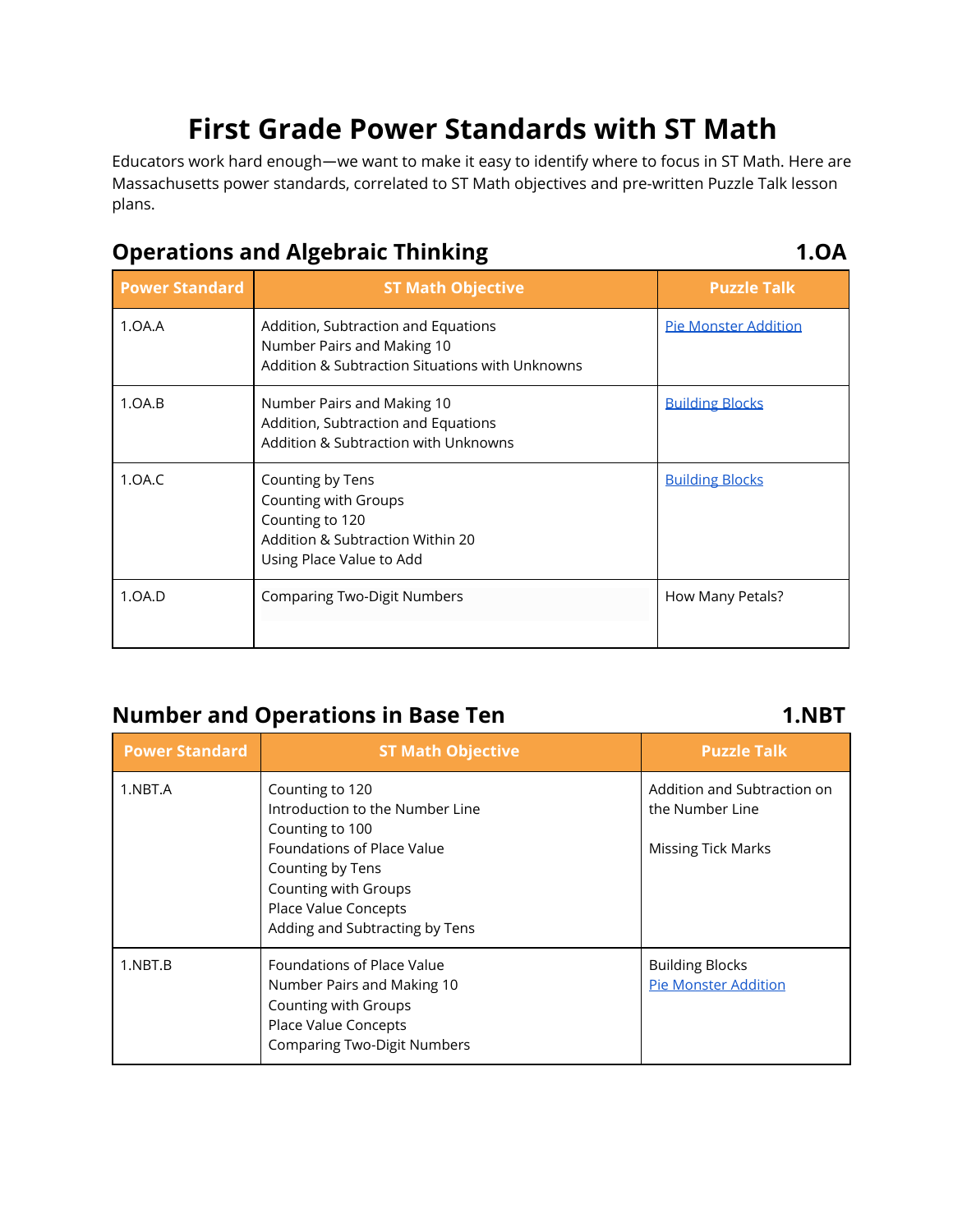| 1.NBT.C | Adding and Subtracting by Tens<br>Using Place Value to Add | <b>Addition and Subtraction on</b><br>the Number Line |
|---------|------------------------------------------------------------|-------------------------------------------------------|
|         | Addition & Subtraction Within 10                           |                                                       |
|         | Addition, Subtraction and Equations                        | How Many Petals?                                      |
|         | Number Pairs and Making 10                                 |                                                       |
|         | Addition & Subtraction Situations with Unknowns            |                                                       |
|         | Addition & Subtraction Within 20                           |                                                       |

## **Measurement and Data 1.MD**

| <b>Power Standard</b> | <b>ST Math Objective</b> | <b>Puzzle Talk</b> |
|-----------------------|--------------------------|--------------------|
| 1.MD.A                | Measurement Concepts     | Bar Graph Bridge   |

## **Geometry 1.G**

| <b>Power Standard</b> | <b>ST Math Objective</b>                                                      | <b>Puzzle Talk</b>  |
|-----------------------|-------------------------------------------------------------------------------|---------------------|
| 1.G.A                 | Shape Differences<br>Composite Shapes<br><b>Equal Shares and Partitioning</b> | <b>Alien Bridge</b> |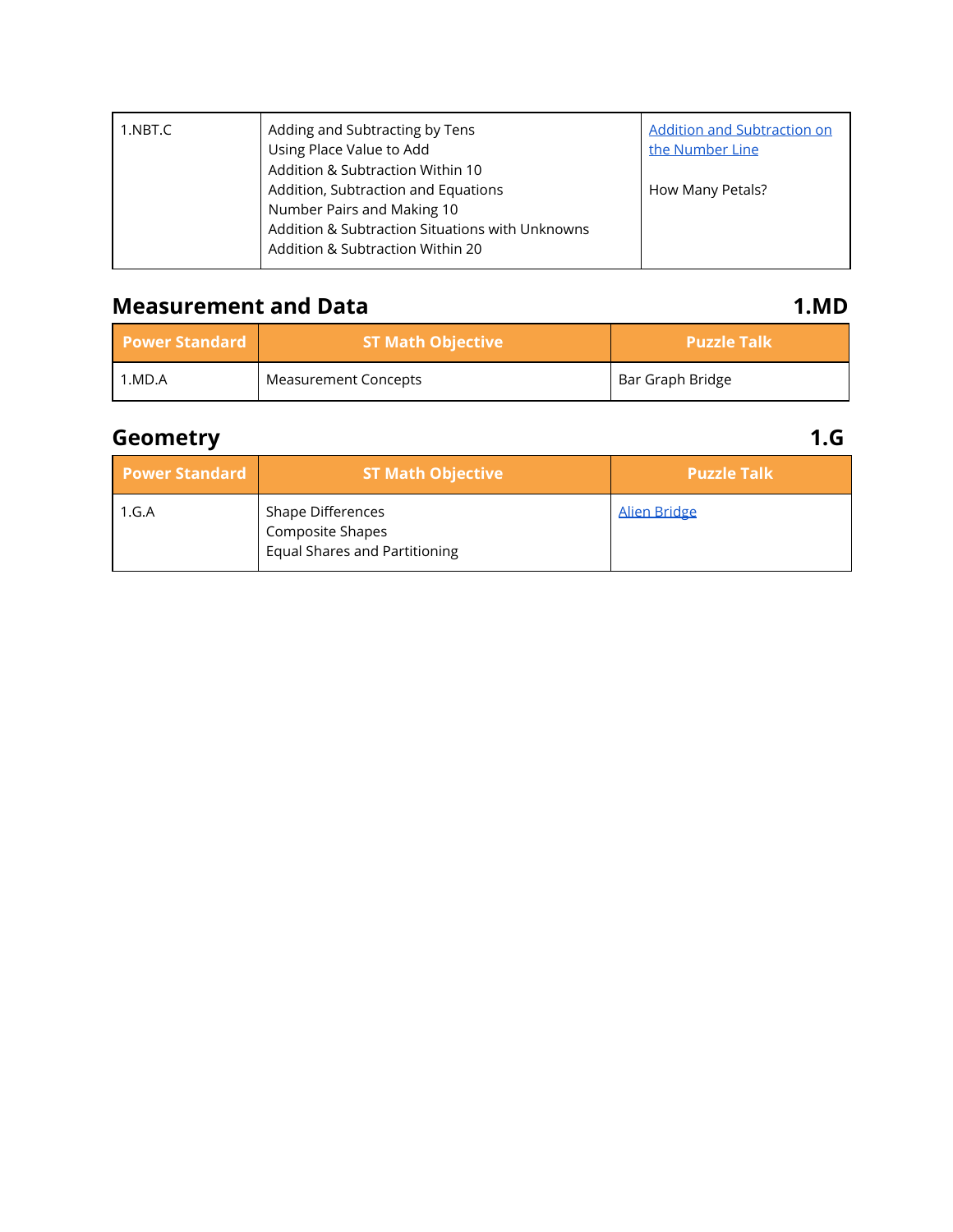# **Second Grade Power Standards with ST Math**

Educators work hard enough—we want to make it easy to identify where to focus in ST Math. Here are Massachusetts power standards, correlated to ST Math objectives and pre-written Puzzle Talk lesson plans.

### **Operations and Algebraic Thinking 2.OA**

| <b>Power Standard</b> | <b>ST Math Objective</b>                                                                                                                                                         | <b>Puzzle Talk</b>                                               |
|-----------------------|----------------------------------------------------------------------------------------------------------------------------------------------------------------------------------|------------------------------------------------------------------|
| 2.0A.A                | <b>Two Step Situations</b><br><b>Addition &amp; Subtraction Situations</b><br>Addition & Subtraction Situations within 100                                                       | <b>How Many More?</b>                                            |
| 2.0A.B                | Operations on the Number Line<br>Two Step Situations<br>Adding and Subtracting Tens and Hundreds<br>Using Place Value to Add and Subtract<br>Addition and Subtraction within 100 | <b>Pie Monster Addition</b><br><b>Tug Boat</b><br>Missing Addend |
| 2.0A.C                | Equal Groups                                                                                                                                                                     | <b>Tug Boat</b>                                                  |

## **Number and Operations in Base Ten 2.NBT**

| <b>Power Standard</b> | <b>ST Math Objective</b>                                                                                      | <b>Puzzle Talk</b>      |
|-----------------------|---------------------------------------------------------------------------------------------------------------|-------------------------|
| 2.NBT.A               | Place Value Concepts                                                                                          | <b>How Many Petals?</b> |
|                       | Place Value Bundles - Ten and Hundred<br><b>Comparing Three-Digit Numbers</b>                                 | Number Line Trap        |
|                       | Three-Digit Number Words                                                                                      |                         |
|                       | <b>Skip Counting</b>                                                                                          |                         |
|                       | Counting with Groups                                                                                          |                         |
|                       | Counting to 1,000                                                                                             |                         |
|                       | The Number Line                                                                                               |                         |
|                       | Operations on the Number Line                                                                                 |                         |
|                       | Money                                                                                                         |                         |
|                       | Comparing 3-Digit Numbers<br>Composing Tens and Hundreds                                                      |                         |
|                       | Decomposing Tens and Hundreds                                                                                 |                         |
|                       | <b>Addition &amp; Subtraction Situations</b>                                                                  |                         |
|                       | Addition & Subtraction Situations within 100                                                                  |                         |
|                       | Two Step Situations                                                                                           |                         |
|                       | Adding & Subtracting Tens and Hundreds                                                                        |                         |
|                       | Using Place Value to Add & Subtract                                                                           |                         |
| 2.NBT.B               | Addition & Subtraction Situations within 100<br>Two Step Situations<br>Adding & Subtracting Tens and Hundreds | <b>How Many More?</b>   |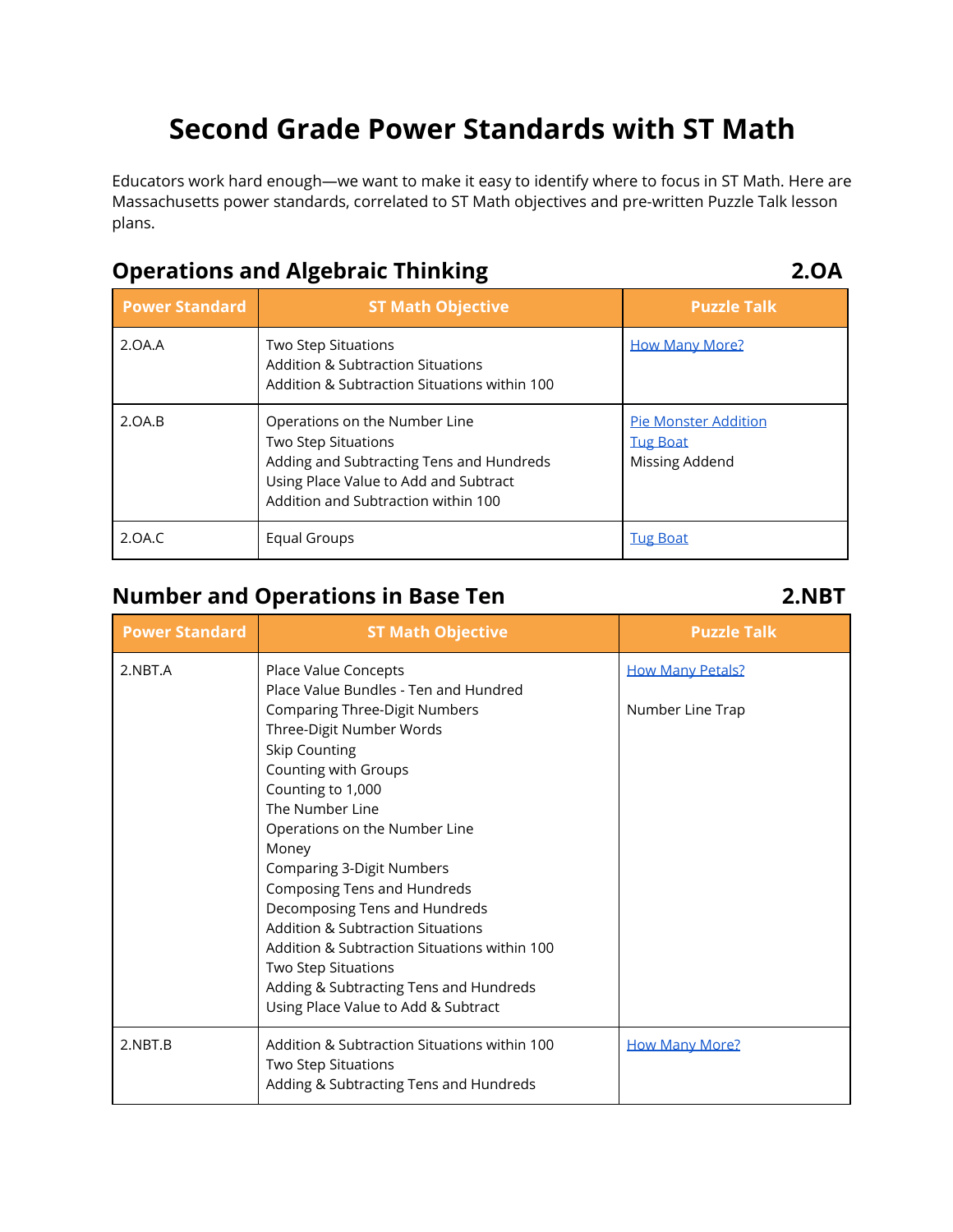| Using Place Value to Add and Subtract |  |
|---------------------------------------|--|
| Composing Tens and Hundreds           |  |
| Decomposing Tens and Hundreds         |  |

### **Measurement and Data 2.MD**

| <b>Power Standard</b> | <b>ST Math Objective</b>                         | <b>Puzzle Talk</b> |
|-----------------------|--------------------------------------------------|--------------------|
| 2.MD.A                | Measurement                                      |                    |
| 2.MD.B                | The Number Line<br>Operations on the Number Line |                    |

## **Geometry K.G**

| <b>Power Standard</b> | <b>ST Math Objective</b>                                                               | <b>Puzzle Talk</b> |
|-----------------------|----------------------------------------------------------------------------------------|--------------------|
| 2.G.A                 | Recognizing Shape Attributes<br>Identifying Shapes<br>Rows and Columns<br>Partitioning |                    |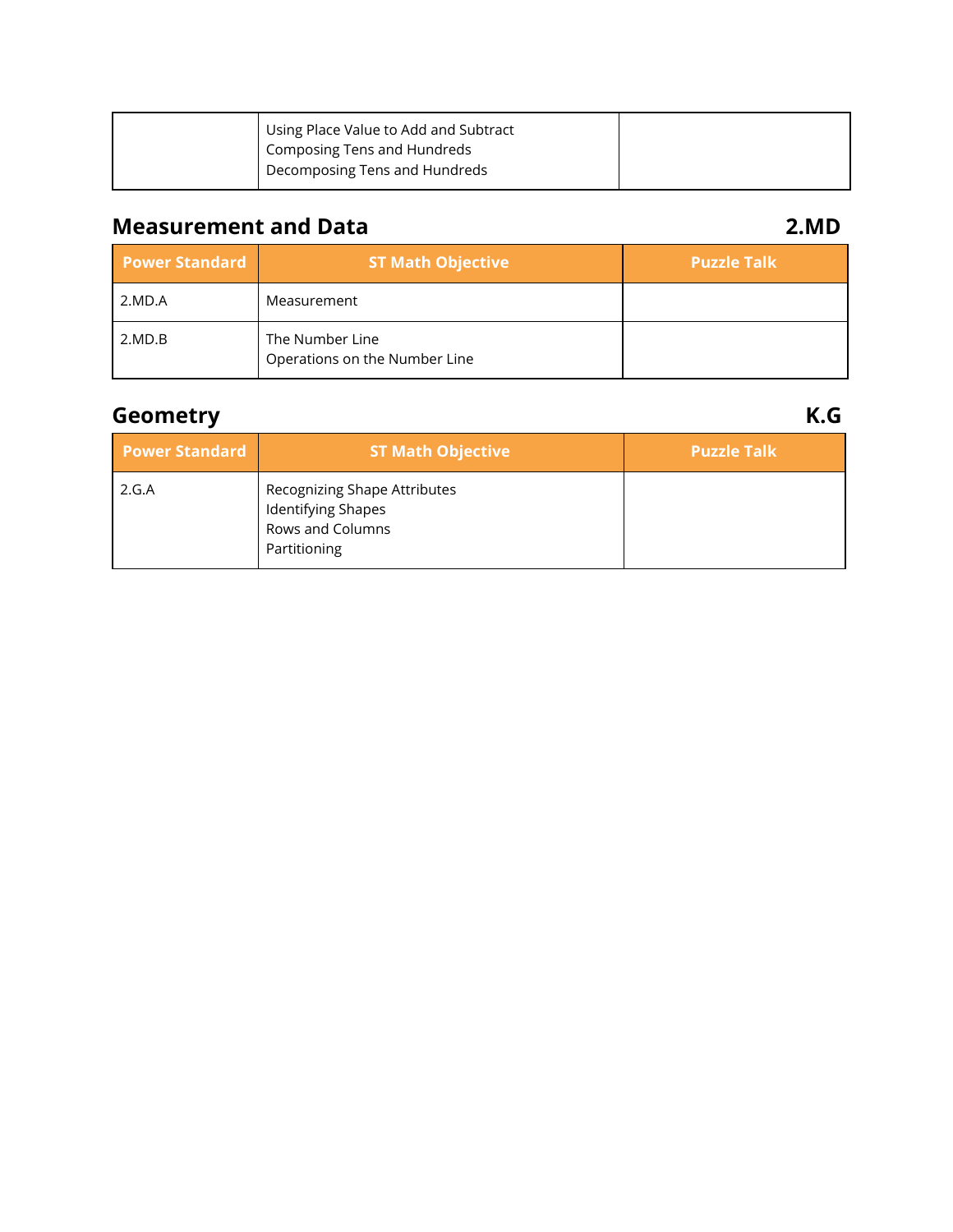# **Third Grade Power Standards with ST Math**

Educators work hard enough—we want to make it easy to identify where to focus in ST Math. Here are Massachusetts power standards, correlated to ST Math objectives and pre-written Puzzle Talk lesson plans.

#### **Power Standard ST Math Objective Puzzle Talk** 3.OA.A Multiplication Concepts Multiplication and Division Situations Multiplication and Division Relationships Multiplication and Area Multiplication Unknowns in Two-Step Problems Division Concepts Division Number Patterns [Fruit Monster](https://web.stmath.com/central/content/resources/pdfs/printables/puzzle_talks/3_mult_div_fm.pdf) Leg Drape LI Fair Sharing LI Perimeter Select 3.OA.B Multiplication and Division Relationships Unknowns in Two-Step Problems Multiplication Concepts 3.OA.C Multiplication Concepts Division Concepts Multiplication and Division Situations Multiplication and Division Relationships Multiplication and Area Number Patterns Multiplication Division Unknowns in Two-Step Problems

### **Number and Operations in Base Ten 3.NBT**

| <b>Power Standard</b> | <b>ST Math Objective</b>                                                                                                                                           | <b>Puzzle Talk</b>                                        |
|-----------------------|--------------------------------------------------------------------------------------------------------------------------------------------------------------------|-----------------------------------------------------------|
| 3.NBT.A               | Rounding 3-Digit Numbers<br>Addition & Subtraction With Regrouping<br>Addition & Subtraction Within 1,000<br>Place Value Bundles-Ten and Hundred<br>Multiplication | Number Funnels Highest Place<br>Number Funnels Tens Place |

### **Number and Operations-Fractions 3.NF**

| <b>Power Standard</b> | <b>ST Math Objective</b> | <b>Puzzle Talk</b> |
|-----------------------|--------------------------|--------------------|
|-----------------------|--------------------------|--------------------|

## **Operations and Algebraic Thinking 3.OA**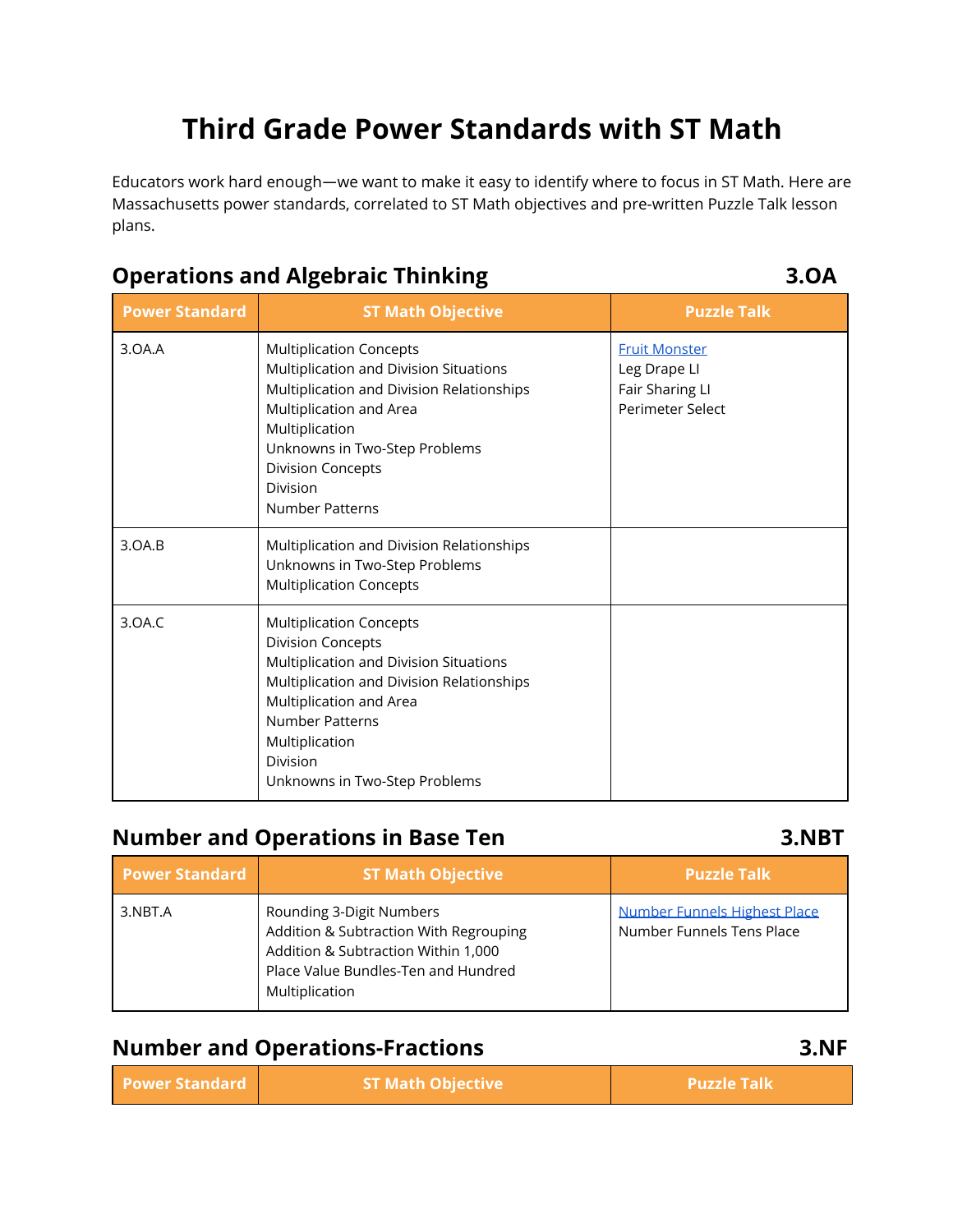| 3.NF.A | <b>Fraction Concepts</b>   | JiJi Cycle Basket              |
|--------|----------------------------|--------------------------------|
|        | Fractions on a Number Line | Estimate Fractions on a Number |
|        | <b>Comparing Fractions</b> | Line                           |

## **Measurement and Data 3.MD**

| <b>Power Standard</b> | <b>ST Math Objective</b>                      | <b>Puzzle Talk</b>        |
|-----------------------|-----------------------------------------------|---------------------------|
| 3.MD.C                | Multiplication and Area<br>Area and Perimeter | <b>Area and Perimeter</b> |

## **Geometry 3.G**

| <b>Power Standard</b> | <b>ST Math Objective</b> | <b>Puzzle Talk</b> |
|-----------------------|--------------------------|--------------------|
| 3.G.A                 | Shapes                   | Shape Types        |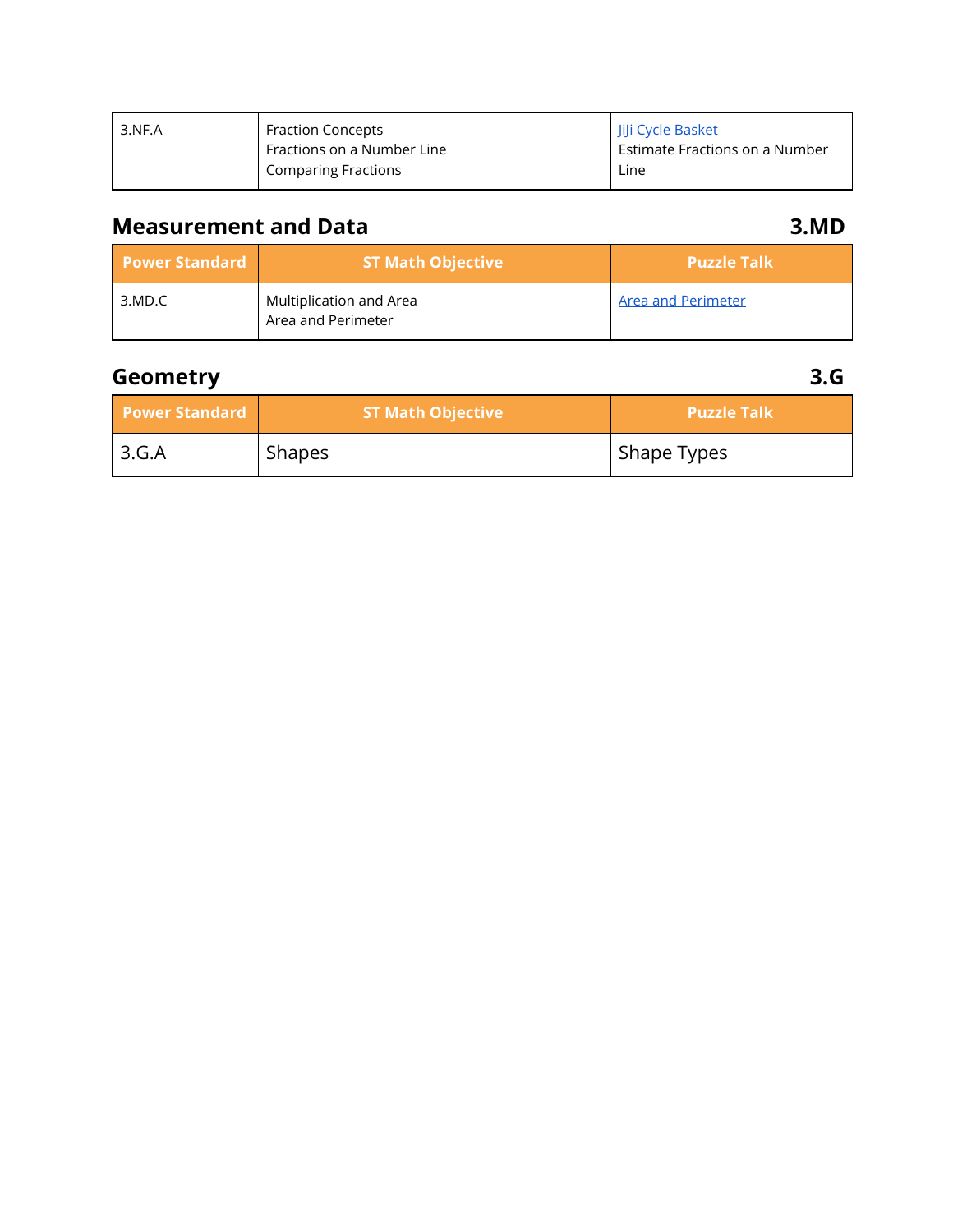# **Fourth Grade Power Standards with ST Math**

Educators work hard enough—we want to make it easy to identify where to focus in ST Math. Here are Massachusetts power standards, correlated to ST Math objectives and pre-written Puzzle Talk lesson plans.

### **Operations and Algebraic Thinking 4.OA**

| <b>Power Standard</b> | <b>ST Math Objective</b>                                   | <b>Puzzle Talk</b>                       |
|-----------------------|------------------------------------------------------------|------------------------------------------|
| 4.OA.A                | <b>Factors and Multiples</b><br><b>Multiple Operations</b> | Number Funnels<br><b>Building Blocks</b> |

#### **Numbers and Operations in Base Ten 4.NBT**

| <b>Power Standard</b> | <b>ST Math Objective</b>                                                                     | <b>Puzzle Talk</b>                       |
|-----------------------|----------------------------------------------------------------------------------------------|------------------------------------------|
| 4.NBT.A               | Place Value<br>Using Place Value<br>Rounding Whole Numbers<br><b>Comparing Whole Numbers</b> | Number Funnels<br><b>Building Blocks</b> |
| 4.NBT.B               | Addition/Subtraction Within 1,000,000<br>Multi-Digit Multiplication                          | <b>Helicopter Table</b>                  |

## **Number and Operations-Fractions 4.NF**

| <b>Power Standard</b> | <b>ST Math Objective</b>                                                                                                                                      | <b>Puzzle Talk</b>                         |
|-----------------------|---------------------------------------------------------------------------------------------------------------------------------------------------------------|--------------------------------------------|
| 4.NF.A                | Fractions - Equivalence and Ordering<br><b>Supporting Objectives</b><br><b>Mixed Numbers</b><br><b>Fraction Multiples</b><br>Fraction and Decimal Equivalence | Scale Fraction Addition and<br>Subtraction |
| 4.NF.B                | Adding and Subtracting Fractions<br>Adding and Subtracting Fractions LI<br><b>Supporting Objectives</b><br><b>Fraction Multiples</b><br><b>Mixed Numbers</b>  | Estimate Fractions on the<br>Number Line   |
| 4.NF.C                | Fraction and Decimal Equivalence<br><b>Comparing Decimals</b><br>Fraction Equivalence and Ordering                                                            | Fractions and Decimals Grid                |

### **Measurement and Data 4.MD**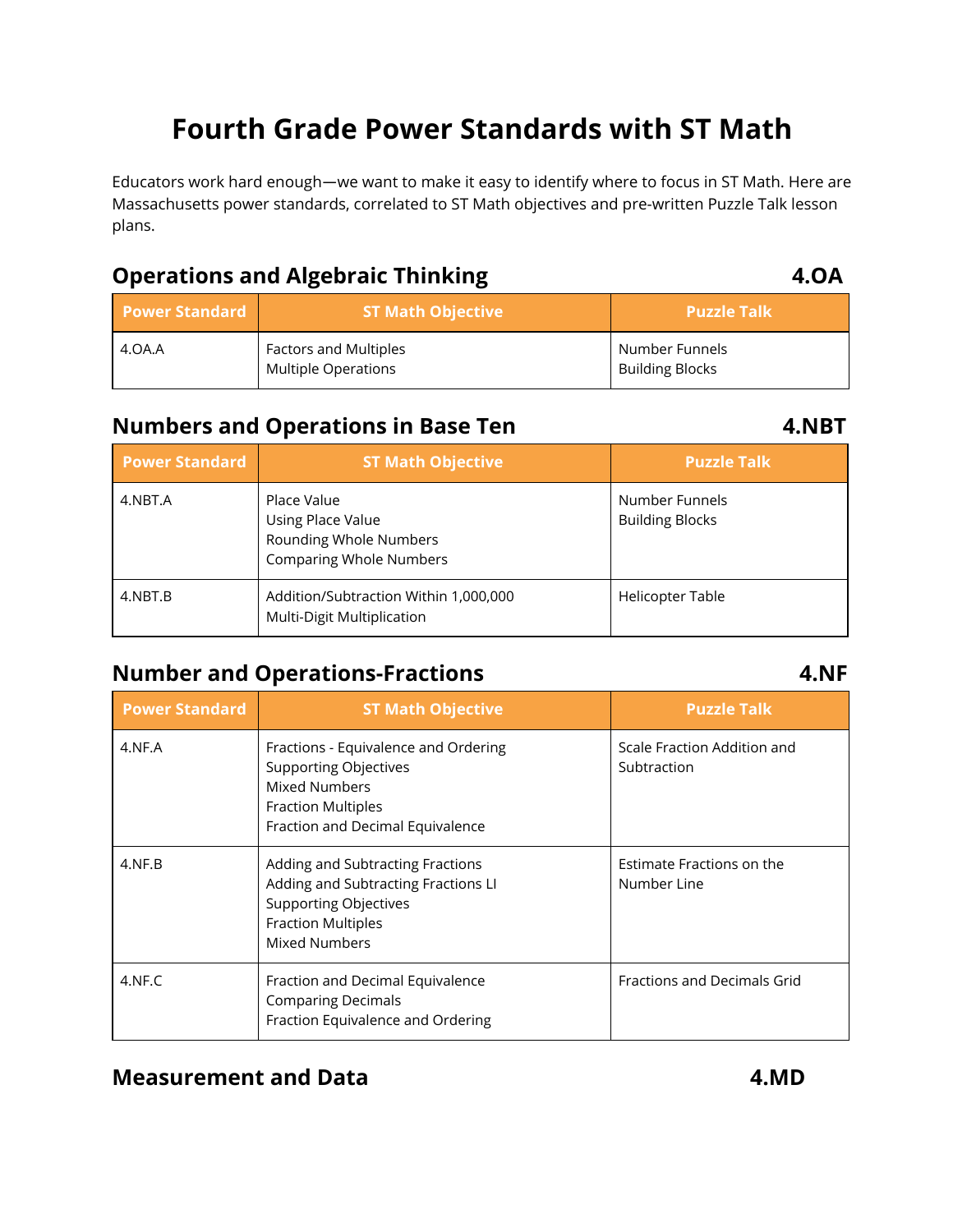| <b>Power Standard</b> | <b>ST Math Objective</b>                                                | <b>Puzzle Talk</b> |
|-----------------------|-------------------------------------------------------------------------|--------------------|
| 4.MD.A                | Measurement and Conversions<br><sup>I</sup> Applying Area and Perimeter | Capacity           |

## **Geometry 4.G**

| <b>Power Standard</b> | <b>ST Math Objective</b>                                                                                                                      | <b>Puzzle Talk</b> |
|-----------------------|-----------------------------------------------------------------------------------------------------------------------------------------------|--------------------|
| 4.G.A                 | Angles and Triangles<br><b>Exploring Lines and Shapes</b><br>Parallel Lines and Parallelograms<br><b>Advanced Shapes</b><br>Lines of Symmetry | Symmetry Grid      |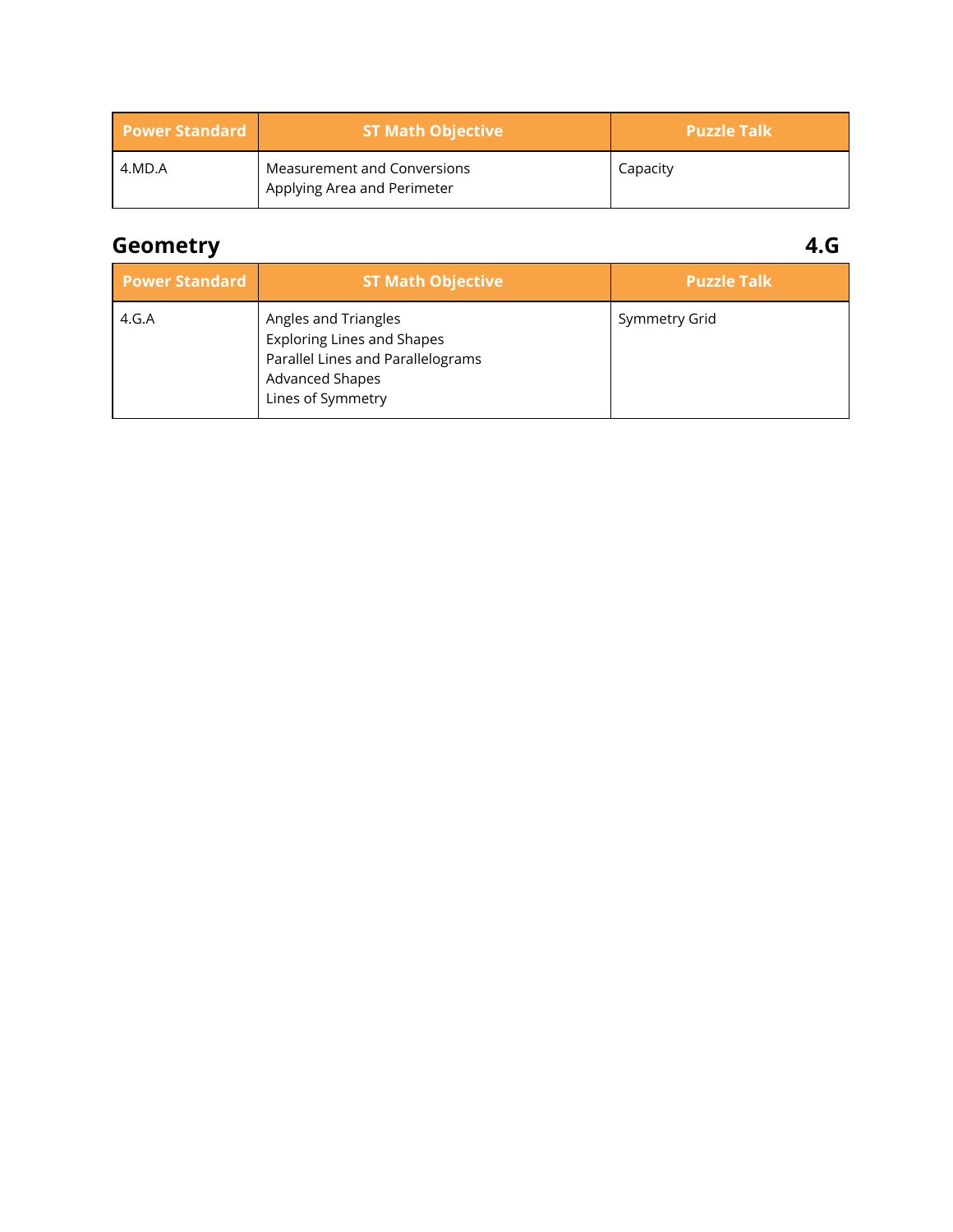# **Fifth Grade Power Standards with ST Math**

Educators work hard enough—we want to make it easy to identify where to focus in ST Math. Here are Massachusetts power standards, correlated to ST Math objectives and pre-written Puzzle Talk lesson plans.

#### **Numbers and Operations in Base Ten 5.NBT**

| <b>Power Standard</b> | <b>ST Math Objective</b>                                                                                                                | <b>Puzzle Talk</b>                                                                                                                                              |
|-----------------------|-----------------------------------------------------------------------------------------------------------------------------------------|-----------------------------------------------------------------------------------------------------------------------------------------------------------------|
| 5.NBT.A               | Decimal Place Value<br>Multi-Digit Multiplication<br>Comparing with Decimals<br>Fraction and Decimal Concepts<br>Rounding with Decimals | Decimal Number Funnels                                                                                                                                          |
| 5.NBT.B               | Multi-Digit Division<br>Multiplying with Decimals<br>Dividing with Decimals                                                             | Multiplying with<br><b>Parentheses</b><br><b>Which Parentheses</b><br>Area Multiplication 2<br>Estimate Addition and<br>Subtraction Number Line<br>Rate Objects |

## **Number and Operations-Fractions 5.NF**

| <b>Power Standard</b> | <b>ST Math Objective</b>                                                                                                                                   | <b>Puzzle Talk</b>                                                                             |
|-----------------------|------------------------------------------------------------------------------------------------------------------------------------------------------------|------------------------------------------------------------------------------------------------|
| 5.NF.A                | Unlike Denominator Addition and Subtraction<br>Fraction and Decimal Concepts<br>Fractions on the Number Line<br>Unlike Denominator Concepts and Strategies | Estimate Fractions on a<br>Number Line<br><b>Scale Fraction Visual</b>                         |
| 5.NF.B                | <b>Fraction Division</b><br>Fraction Multiplication                                                                                                        | Estimate Fractions on a<br>Number Line<br><b>Scale Fraction Visual</b><br><b>Fraction Area</b> |

### **Measurement and Data 5.MD**

| <b>Power Standard</b> | <b>ST Math Objective</b>       | Puzzle Talk                                            |
|-----------------------|--------------------------------|--------------------------------------------------------|
| 5.MD.A                | <b>Converting Measurements</b> | Helicopter Volume<br>Area, Perimeter, Volume<br>Select |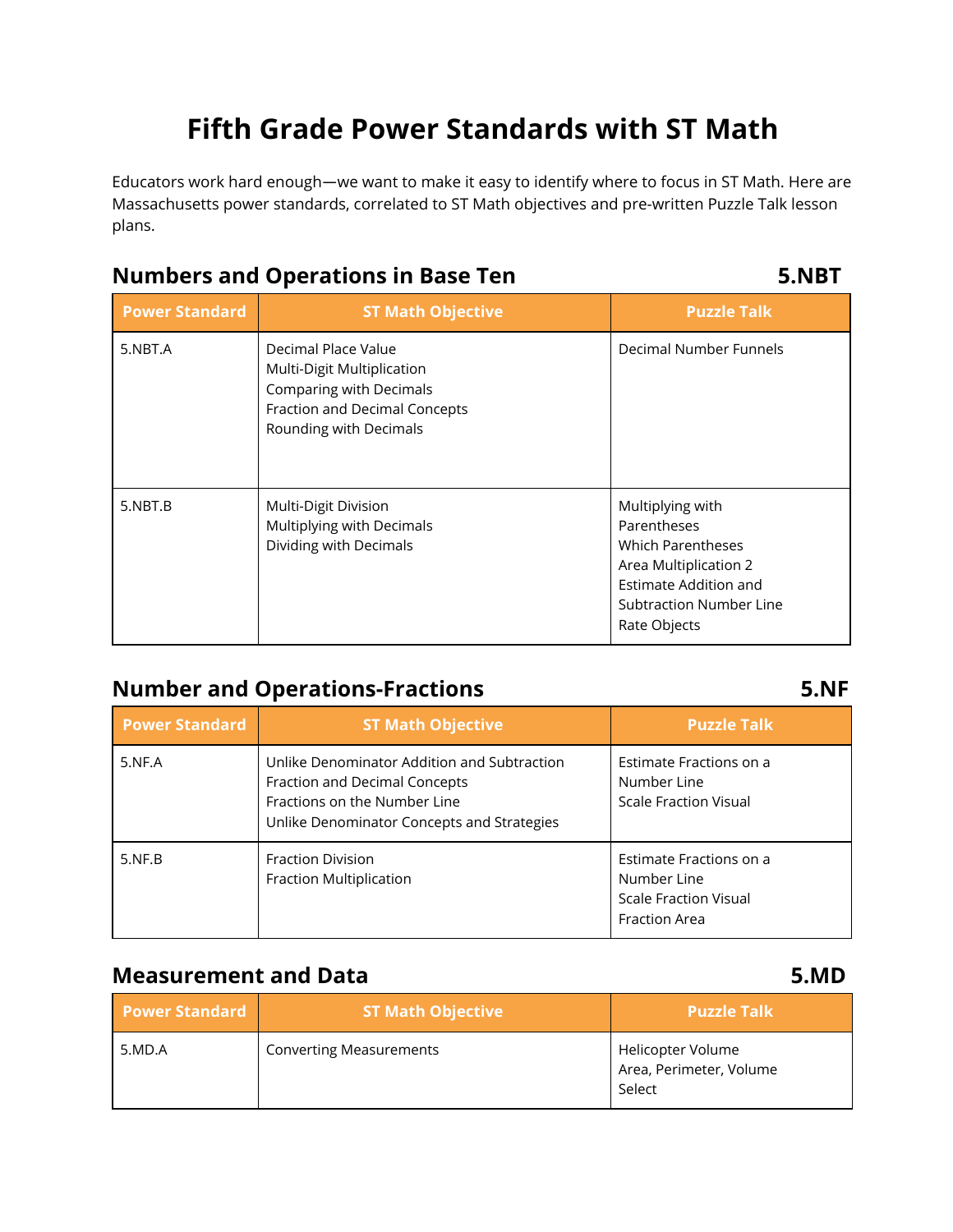| Geometry              |                                                                                                                                                        | 5.G                     |
|-----------------------|--------------------------------------------------------------------------------------------------------------------------------------------------------|-------------------------|
| <b>Power Standard</b> | <b>ST Math Objective</b>                                                                                                                               | <b>Puzzle Talk</b>      |
| 5.G.A                 | The Coordinate Plane<br><b>Supporting Objectives</b><br>Patterns and Relationships<br>The Coordinate Plane, Extended<br><b>Converting Measurements</b> | Line Capture from Table |

## Power Standards with ST Math

Educators work hard enough—we want to make it easy to identify where to focus in ST Math. Here are Massachusetts power standards, correlated to ST Math objectives and pre-written Puzzle Talk lesson plans.

## Helpful Instructional Resources for Remote Learning:

- Resequence your curriculum video tutorial (<1 minute) [(make and link one)]
- Puzzle Talk best practices during school closure video here (8 min)
- Challenge your students to this Summer Challenge.
- Expand your network! The [ST Math School Community on Facebook](https://www.facebook.com/groups/stmath/) is a place for educators to connect and engage with each other and ST Math content.
- Visit our [Webinar page](https://www.stmath.com/webinars) to learn how ST Math can support distance learning.
- Take a break! Join us for JiJi's Juice Break, a virtual meetup for Kindergarten teachers happening Wednesday, May 27th at 4pm. Bring your favorite beverage and chat with kindergarten teachers across the state about what is working well and what you're struggling with. We can talk ST Math and anything else that helps you. Bonus points for anyone wearing penguin attire!

We are so inspired by teachers, especially during this unprecedented time. Thank you for your unwavering commitment to education and to your students.

## Need more help?

We are here to support you and your students!

Reach out to me at **[ESM email address]**.